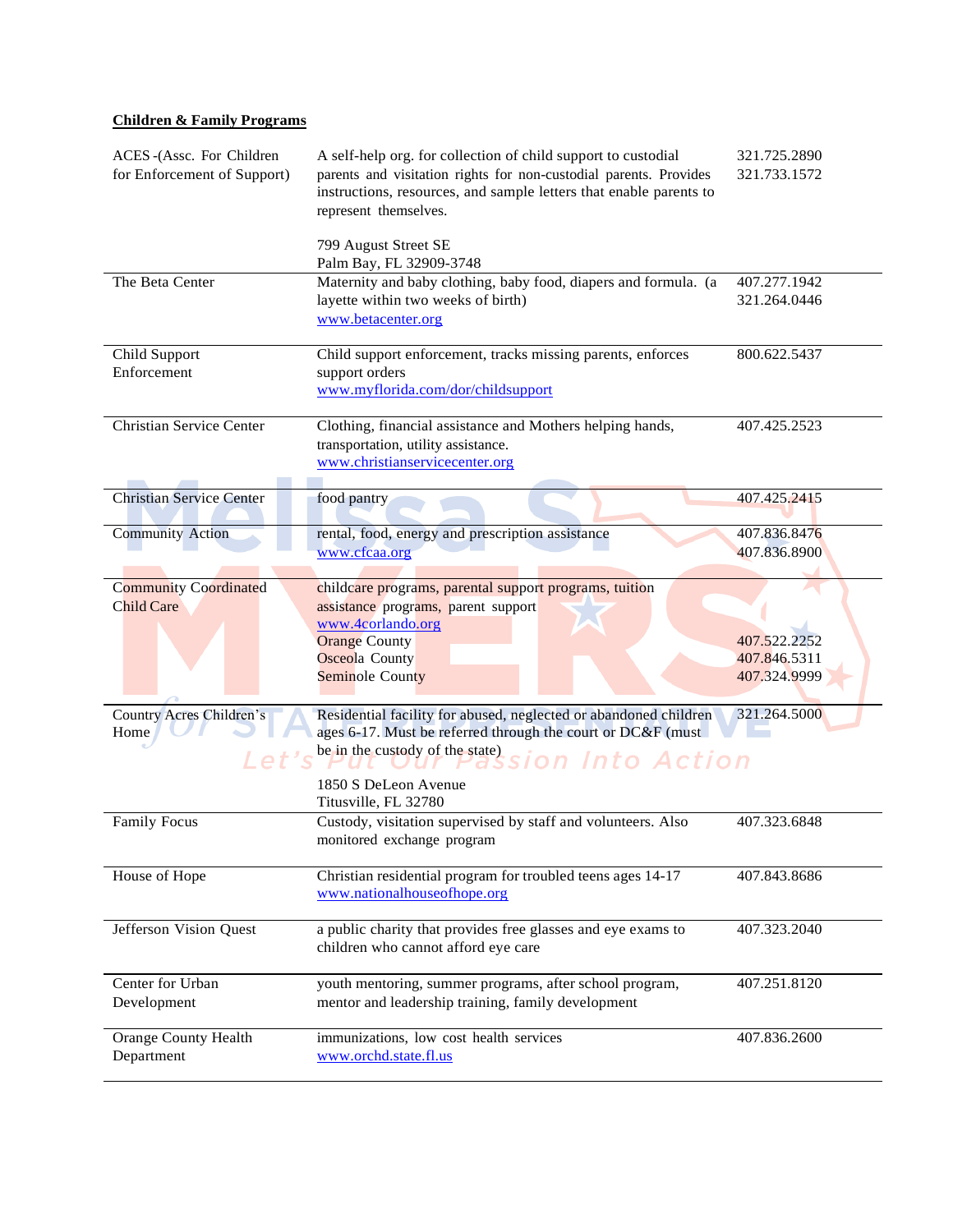|                              |                                                                | 407.665.3000         |
|------------------------------|----------------------------------------------------------------|----------------------|
| Seminole County Health       | immunizations, low cost health services                        |                      |
| Department                   | www.seminolecohealth.com                                       | 407.665.3700         |
| Sunshine Service             | Provides telephone reassurance on a regular basis to elderly,  | 321.632.6688         |
|                              | disabled and homebound individuals.                            |                      |
|                              |                                                                |                      |
| Department of Children &     | food stamps, Medicaid, temporary financial assistance,         |                      |
| Families                     | developmental disabilities services                            |                      |
|                              | www.dcf.state.fl.us/districts/d7                               |                      |
|                              | Apopka                                                         | 407.884.2101         |
|                              | Kissimmee                                                      | 407.846.5321         |
|                              | Orlando-Downtown                                               | 407.845.1686         |
|                              | Pine Hills                                                     | 407.578.3151         |
|                              | Sanford                                                        | 407.330.6900         |
|                              | Winter Park                                                    | 407.975.3586         |
|                              | Cocoa                                                          | 321.690.3710         |
|                              | Palm Bay                                                       | 321.690.3710         |
|                              |                                                                |                      |
| Boys & Girls Club of Central | after school programs, educational activities                  | 407.847.2833         |
| Florida                      | www.bgccf.org                                                  |                      |
|                              |                                                                |                      |
|                              |                                                                |                      |
| Children's Home Society      | counseling, education for emotionally disturbed children,      | 407.895.5800         |
|                              |                                                                |                      |
|                              | emergency shelter, crisis nursery, parenting programs          |                      |
|                              | www.chsfl.org                                                  |                      |
|                              |                                                                |                      |
| Healing the Children         | Pediatric medical/surgical care for children in uninsured      | 407.877.9311         |
|                              | families                                                       |                      |
|                              | www.youcanheal.org                                             |                      |
|                              |                                                                |                      |
| WIC (Women, Infant           | nutrition education, and supplemental food items for a healthy | 407.343.2085         |
| &Children)                   | diet                                                           |                      |
|                              | Titusville                                                     | 321.383.2791         |
|                              |                                                                |                      |
|                              | Rockledge                                                      | 321.634.6362         |
|                              | Melbourne                                                      | 321.726.2922         |
|                              | assion Into                                                    |                      |
| Kids Hope America            | Adoption services, protective serves, independent living       | 321.219.1176         |
|                              | programs, parent anonymous                                     |                      |
|                              |                                                                |                      |
| Osceola Children's Home and  | Shelter placement for children, respite care for teens and     | 407.846.2988         |
|                              | families                                                       | 407.933.0870 ext 222 |
| Shelter                      |                                                                |                      |
|                              | www.givekidssafeshelter.com                                    |                      |
|                              |                                                                |                      |
| United Cerebral Palsy        | screenings, evaluations, therapy for developmentally delayed   | 407.932.3445         |
| Child Development Center     | children                                                       |                      |
|                              |                                                                |                      |
| Heritage Family Preservation | education and support services aimed at keeping the family     | 407.292.7722         |

together.

[www.heritagefamilypreservation.org](http://www.heritagefamilypreservation.org/)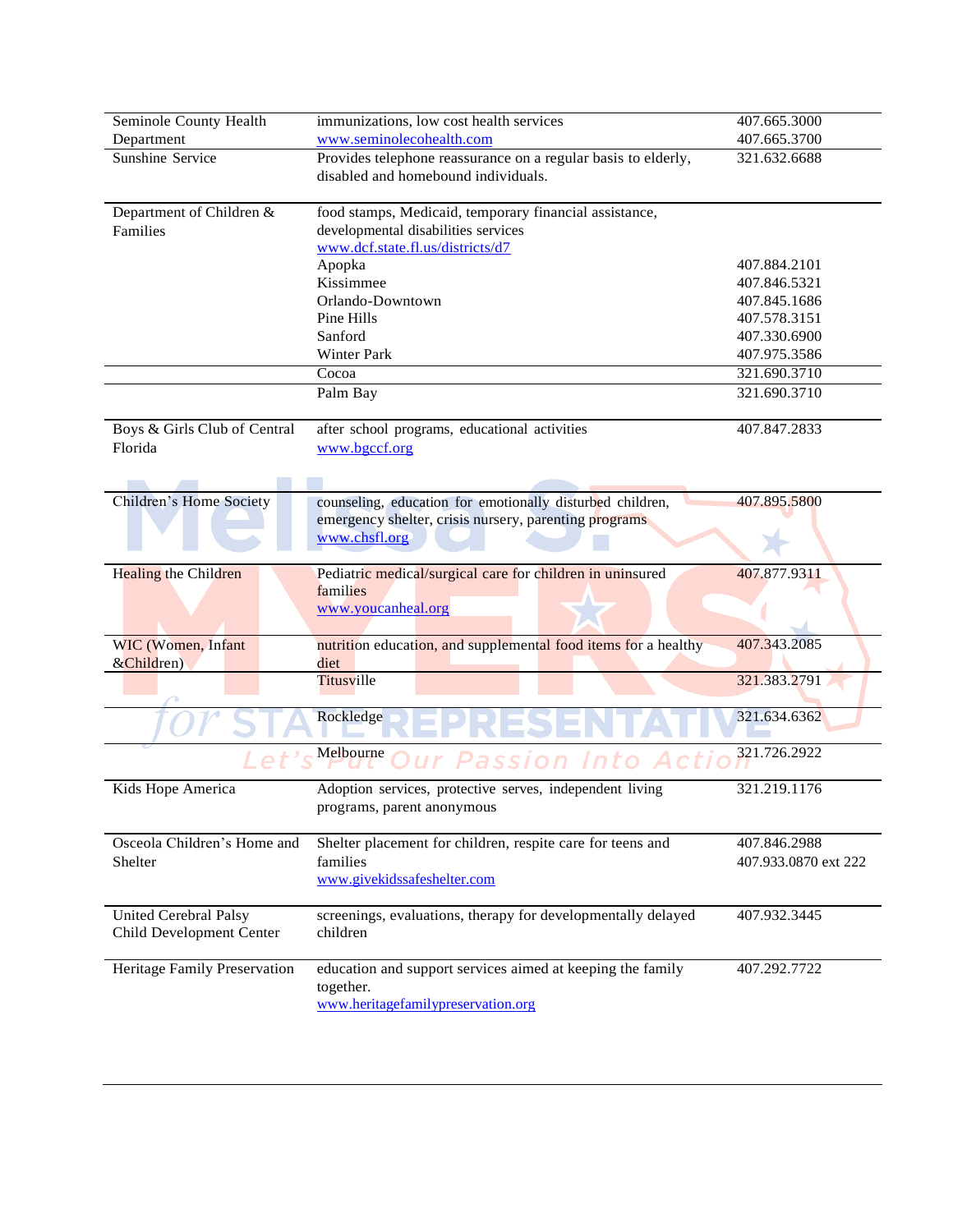| <b>Crisis/Info Hotlines</b>                            |                                                                                                                                                                                                                                                                                   |                                 |
|--------------------------------------------------------|-----------------------------------------------------------------------------------------------------------------------------------------------------------------------------------------------------------------------------------------------------------------------------------|---------------------------------|
| <b>ABUSE_FL Hotline</b>                                | to report, child, adult or elder abuse or exploitation                                                                                                                                                                                                                            | 800.962.2873                    |
| $\overline{AIDS}$ info                                 | national information hotline, 8am-5pm                                                                                                                                                                                                                                             | 800.FLA.AIDS                    |
| American Lung Association                              | in-depth and timely information on lung issues including<br>asthma, tobacco control and environmental health<br>www.lungfla.org                                                                                                                                                   | 407.425.5864                    |
| Cocaine Abuse                                          | information and action helpline                                                                                                                                                                                                                                                   | 800.333.2294                    |
| Domestic Violence<br>Counseling (Salvation Army -      | Domestic Violence shelter, support groups, childrens support,<br>adolescent and anger management, supervised visitation and                                                                                                                                                       | 321.631.2764<br>(24 hr hotline) |
| Brevard)<br><b>Red Cross Disaster Relief</b>           | monitored visitation exchange.<br>Seminole county disaster relief<br>www.centralflorida.redcross.org                                                                                                                                                                              | 407.332.8200                    |
| Drug and Alcohol Abuse                                 | substance abuse hotline                                                                                                                                                                                                                                                           | 800.662.HELP                    |
| Family Healthy                                         | family help hotline, 7 days a week 8am -midnight. Information<br>on prenatal care, wic childbirth education                                                                                                                                                                       | 800.451.BABY                    |
| <b>Haven of Hope Ministries</b>                        | AIDS info, anonymous counseling, and food pantry                                                                                                                                                                                                                                  | 407.298.2056                    |
| <b>Center for Disease Control</b>                      | Southeast district                                                                                                                                                                                                                                                                | 800.227.8922                    |
| <b>Rape Crisis</b>                                     | referrals only                                                                                                                                                                                                                                                                    | 407.836.4028                    |
| <b>SAVS -Sexual Assault</b><br><b>Victims Services</b> | 24-hour crisis counseling available to sexual assault victims<br>throughout the county. Volunteers assist victims at the hospital<br>during the rape exam and follow the case through the criminal<br>justice system, providing emotional support, information, and<br>referrals. | 321.784.4357                    |
| <b>Seminole County Community</b><br>Mental Health      | provides mental health, alcohol and drug abuse services.<br>Includes crisis intervention, outpatient and residential care                                                                                                                                                         | 407.831.2411                    |
|                                                        | Let's Put Our Passion Into Action                                                                                                                                                                                                                                                 |                                 |
| Lifeline of Central Florida                            | crisis hotline, any kind of crisis may call.<br>www.lifelinecentralflorida.org                                                                                                                                                                                                    | 407.425.2624                    |
| <b>Help Now</b>                                        | 24 hour domestic violence crisis line, shelter information<br>www.givekidssafeshelter.com                                                                                                                                                                                         | 407.847.8562                    |
| Victims Assistance                                     | Osceola County Court, victims assistance program<br>www.ninja9.org/courtadmin/VOCA/VOCA.htm                                                                                                                                                                                       | 407.343.2462                    |
| Alcoholics Anonymous                                   | substance abuse support groups<br>www.orlandointergroup.org                                                                                                                                                                                                                       | 407.870.8282                    |
| Alzheimer's Association                                | Support Groups, Professional training program<br>www.alz.org                                                                                                                                                                                                                      | 800.272.3900                    |
| <b>American Cancer Society</b>                         | Support groups, educational materials, clinical trials                                                                                                                                                                                                                            | 407.933.6800                    |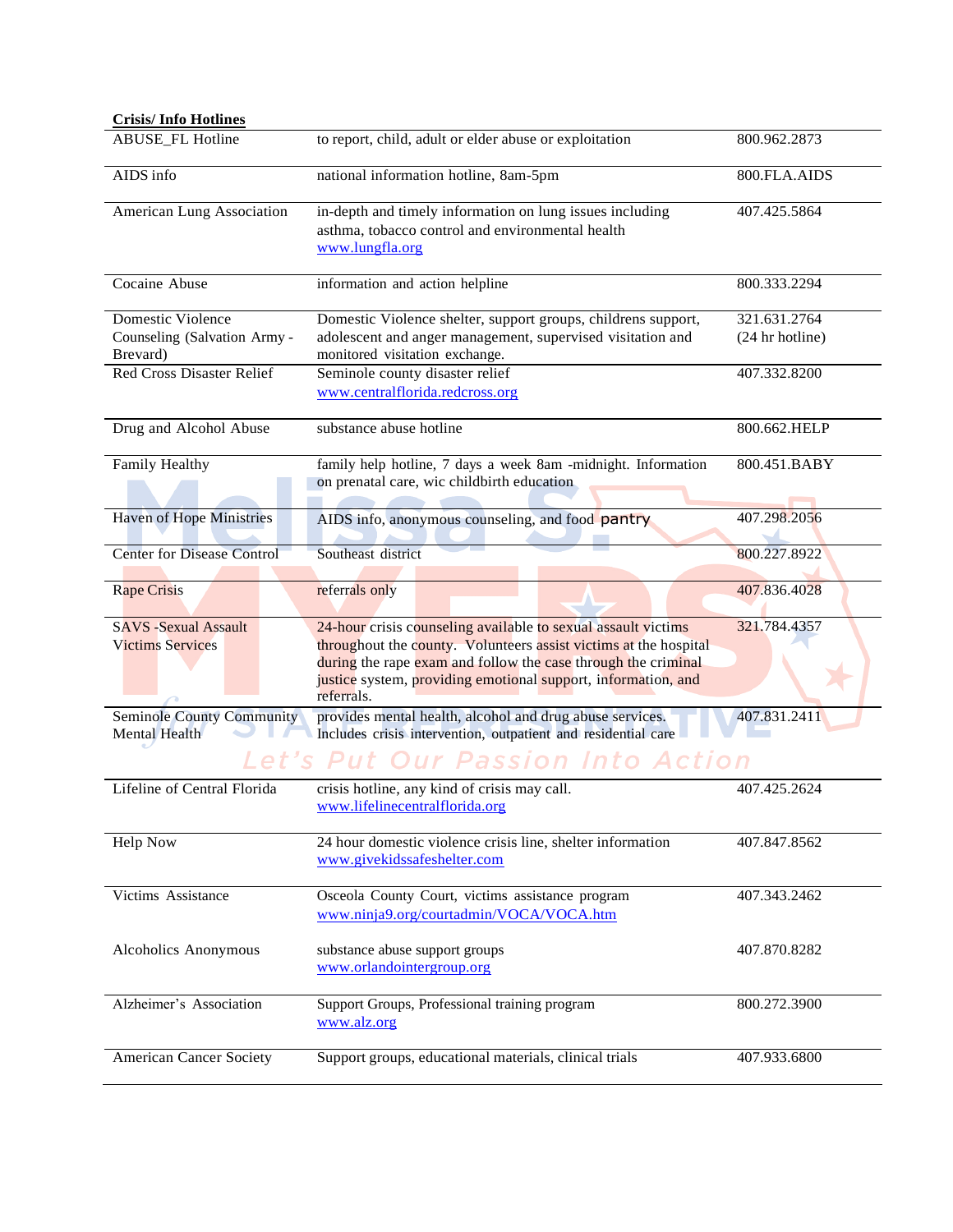| Division of Vocational Rehab                             | Range of services for disabled adults 16+                                                                                             | 407.846.5260 |
|----------------------------------------------------------|---------------------------------------------------------------------------------------------------------------------------------------|--------------|
| <b>Epilepsy Foundation</b>                               | Medical and Prescription services for epileptic<br>patientswww.efa.org                                                                | 407.422.1416 |
| H.O.M.E "helping others<br>make the effort"              | Services for homeless women and children<br>www.osceolahome.org                                                                       | 407.846.0068 |
| Hope and Help HIV-services                               | Case management and support services to HIV individuals                                                                               | 407.645.2577 |
| Hospice of Osceola County                                | Support services for the terminally ill and their families                                                                            | 407.599.5079 |
| Hospice of the Comforter                                 | Medical professionals, counselors and chaplains care the the<br>terminally ill in their homes.<br>www.hospiceofthecomforter.og        | 407.682.0808 |
| <b>JMJ</b> Life Center                                   | Catholic crisis pregnancy center. Counseling, formu la, baby<br>clothes, mentoring and educational services.<br>www.breadofangels.com | 407.891.6969 |
| Office of the Public<br>Defender-Osceola                 | <b>Legal Counseling</b>                                                                                                               | 407.343.2463 |
| <b>Osceola Pregnancy Center</b>                          | counseling, baby items and referrals                                                                                                  | 407.846.9101 |
| <b>Serene Harbor-Domestic</b><br><b>Violence Program</b> | Domestic violence counseling for victims and their children.<br>Counseling, case management, information and referrals                | 321.726.8282 |
| <b>Transition House</b>                                  | Full range of substance abuse treatment programs<br>www.thetransitionhouse.org.                                                       | 407.846.0068 |
| Veterans Affairs Osceola<br>County                       | Veterans benefits and services.                                                                                                       | 407.870.2019 |
| VITAS Healthcare Corp of<br>$\Gamma$ entral $\Gamma L$   | Bereavement counseling, inpatient care, personal care.                                                                                | 407.846.8582 |

Central FL Let's www.yitas.com ur Passion Into Action

| <b>Dental Care</b> |
|--------------------|
|--------------------|

| Dental Clinic Osceola County                             | Dental clinic for Medicaid children, seniors, HIV adult and<br>emergency adult care                                                                                                 | 407.343.2160              |
|----------------------------------------------------------|-------------------------------------------------------------------------------------------------------------------------------------------------------------------------------------|---------------------------|
| Dental Hygiene Clinic<br>(Brevard Community)<br>College) | BCC's Cocoa Campus Dental Hygiene Clinic is open to the<br>community on an appointment basis. Services are provided by<br>dental hygiene students under the supervision of faculty. | 321.632.1111<br>ext 64101 |
| Osceola County Christian<br><b>Ministry Center</b>       | Free Dental clinic for uninsured, all age groups                                                                                                                                    | 407.944.9968              |
| University of Florida Dental<br>Clinic                   | Dental clinic, for low income, uninsured, and under-insured                                                                                                                         | 352.392.9813              |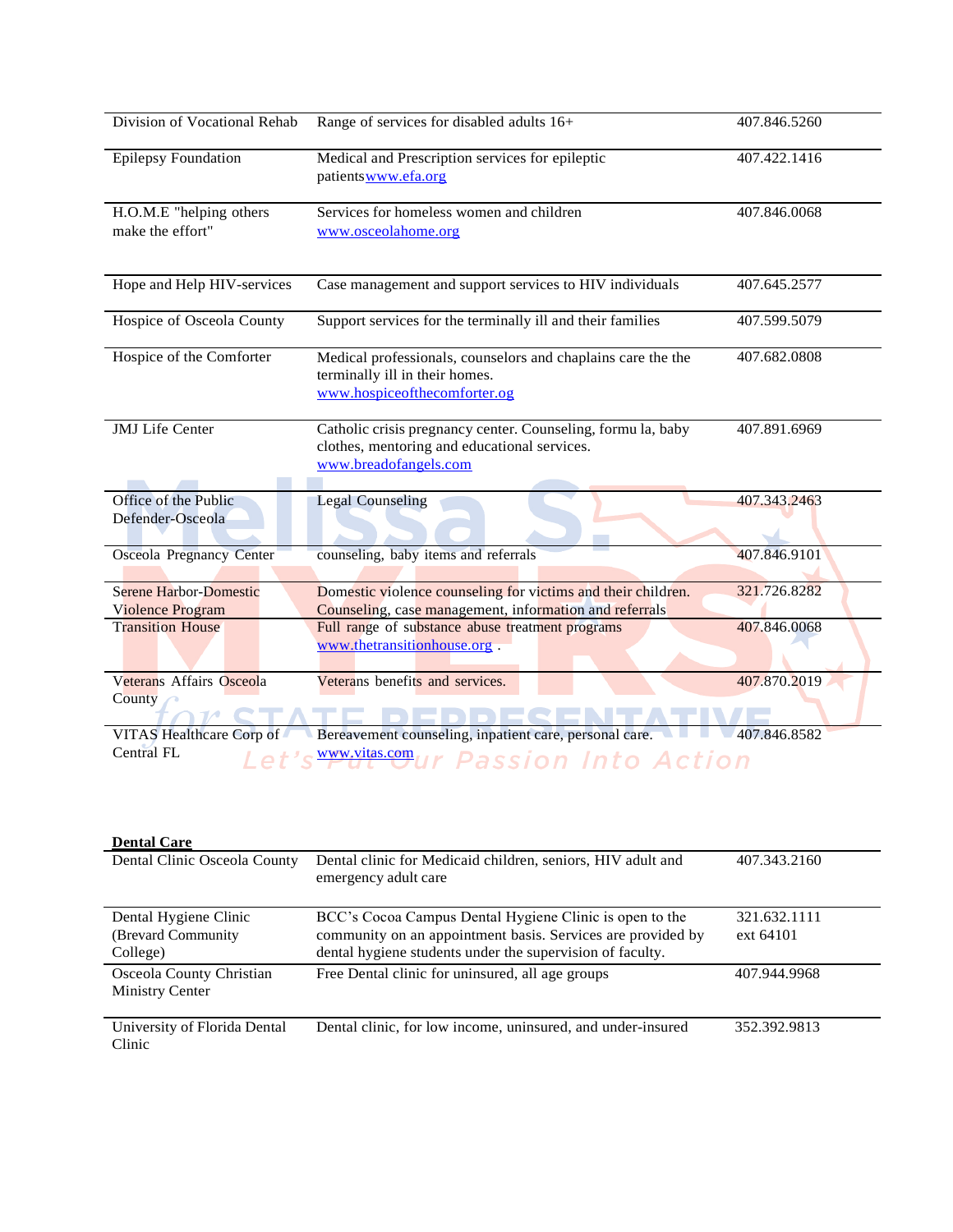## **Food/Clothing/Furniture**

| Catholic Charities of Orlando                                                      | Family assistance, food pantry, assistance with rent and utilities,<br>prison ministry.<br>www.ccorlando.org                                                                                                   | 407.658.0999 |
|------------------------------------------------------------------------------------|----------------------------------------------------------------------------------------------------------------------------------------------------------------------------------------------------------------|--------------|
| <b>Catholic Charities Family</b><br><b>Emergency Assistance</b><br>Program-Brevard | Information and referral to community resources as well as<br>limited funds for food and emergency help with basic needs for<br>families experiencing a financial crisis. Rent assistance is not<br>available. | 321.636.6144 |
| <b>Christian Service Center</b>                                                    | 808 W. Central Blvd, Orlando, M-F 10am-12pm, Assist with<br>rent, utilities, clothing transportation, Alzheimer's respite, Daily<br>Bread program, thrift shop, & employable male shelter.                     | 407.425.2523 |
| Christian Service Center-<br>Winter Park                                           | 541 N Virginia, Winter Park                                                                                                                                                                                    | 407.628.1692 |
| <b>Christian Sharing Center</b>                                                    | 600 N Hwy 17-92, Longwood, M-f 9am-noon, food, utilities,<br>rent assistance, rx depending on situation and funding. Thrift<br>store                                                                           | 407.260.9155 |
| <b>Christian Sharing Center</b>                                                    | 515 E 25th St., Sanford M-F 9 food and clothing, other<br>assistance depends on funding                                                                                                                        | 407.323.2513 |
| Church of the Good Shepard                                                         | Emergency food for needy families, requires picture Id, proof of<br>income "may" be needed.; 331 Lake Ave Maitland                                                                                             | 407.644.5350 |
| Community Service Center of                                                        | 621 Wilkes Ave., Orlando, M-F 8:30am-5 pm, emergency rent                                                                                                                                                      | 407.851.5920 |
| <b>South Orange County</b>                                                         | assistance, utilities, food and clothing. Parenting classes, Serves                                                                                                                                            |              |
|                                                                                    | Orange, Osceola and Seminole Counties                                                                                                                                                                          |              |
| Daily Bread                                                                        | 815 East Fee Avenue, Melbourne- provides hot meals daily,<br>showers, haircuts. Laundry and mail services for those in need.<br>www.dailybreadinc.org                                                          | 321.723.2227 |
| Destiny Community<br><b>Assistance Center</b>                                      | 150 W. Michigan, Orlando, food bank, discounted groceries, for<br>low income families, small enrollment fee                                                                                                    | 407.849.0079 |
| Family Service Center                                                              | 800 W. Grand, Orlando, food pantry                                                                                                                                                                             | 407.317.7698 |
| Feed My Sheep                                                                      | 3302 Green Street, Mims, FL; Food and toiletry items for those<br>in need. Brevard County Residents                                                                                                            | 321.267.6220 |
| Goodwill Main office                                                               | may help with special circumstances, case by case review                                                                                                                                                       | 407.857.0659 |
| Jewish Family Services                                                             | Food pantry, call for appt., Winter Park                                                                                                                                                                       | 407.644.7593 |
| Loaves and Fishes                                                                  | 206 E 8th Street, Apopka, clothing, food, medical<br>andeducational services                                                                                                                                   | 407.886.6005 |
| Mercy Ministries                                                                   | 745 Clay Street, Winter Park, food, clothing, bicycles                                                                                                                                                         | 407.644.9070 |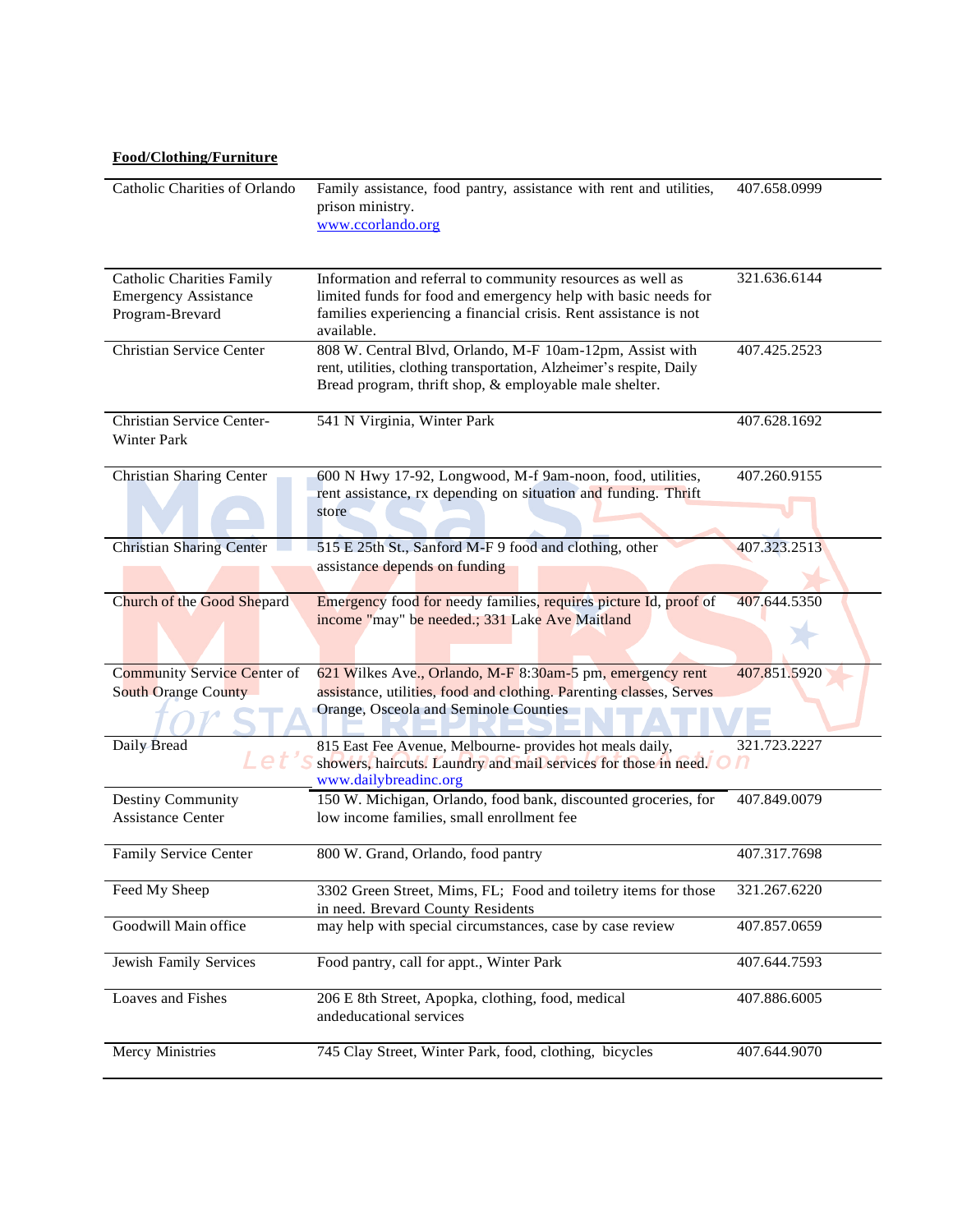| Mustard Seed                                     | Furniture, must be referred by an agency.                                        | 407.875.2040 |
|--------------------------------------------------|----------------------------------------------------------------------------------|--------------|
|                                                  | www.mustardseedfla.org                                                           |              |
| <b>Orange County Community</b><br><b>Affairs</b> | Call for location near you, food pantry, clothes closet, emergency<br>assistance | 407.836.6500 |
|                                                  |                                                                                  |              |
| Orlando Union Rescue                             | 911 W Central Blvd., Orlando, Furniture and clothing                             | 407.841.7578 |
| <b>Mission</b>                                   |                                                                                  |              |
| Rescue Outreach Mission                          | 1701 W. 13th St., Sanford Emergency Food                                         | 407.321.8224 |
| Shelter                                          |                                                                                  |              |
|                                                  |                                                                                  |              |
| <b>Seniors First</b>                             | help with meals -Orange County                                                   | 407.292.0177 |
| <b>Salvation Army</b>                            | Food, possible financial assistance,                                             |              |
|                                                  | 700 W. 24th, Sanford                                                             | 407.322.2642 |
|                                                  | 416 W. Colonial Drive, Orlando                                                   | 407.423.8581 |
|                                                  | 495 S. Semoran Blvd, Winter Park                                                 | 407.671.4419 |
|                                                  |                                                                                  |              |

# **Medical/Health Resources**

| Hill-Burton Program                                | 800.638.0742<br>Call to find participating facilities. Free medical care at selected<br>hospitals, nursing homes, clinic & other facilities for those with<br>income up to twice the poverty level.<br>www.hhs.gov/ocr/hburton.html                                                      |
|----------------------------------------------------|------------------------------------------------------------------------------------------------------------------------------------------------------------------------------------------------------------------------------------------------------------------------------------------|
| <b>Health Care for the Homeless</b>                | 407.428.5751<br>Primary, dental, eye, pediatric care, case-management, medical<br>services, mental health, and substance abuse counseling. TB<br>Ext.235<br>Shelter, temp recovery and wellness care center.<br>www.hcch.org                                                             |
| <b>Seminole County Health</b><br>Dept.             | Public health, including pharmacy, emergency finance. M-F<br>407.665.3400<br>8am-5pm; 400 Airport Blvd, Sanford, call for appt.                                                                                                                                                          |
| <b>Seminole County Health</b><br>Dept.-Casselberry | 407.331.4020<br>immunizations & prenatal care. Uninsured and working poor<br>must access, Sanford clinic for primary medical care. 132<br>Sausalito Blvd, Casselberry<br>the contract of the contract of the contract of the contract of the contract of the contract of the contract of |

| Central Florida Family<br><b>Health Center</b> | 2400 County Rd. 415-A, Sanford; Provides health-care services<br>to the indigent in Sanford, Seminole, East Orange, Lake and<br><b>Brevard Counties</b>                         | 407.322.8645 |
|------------------------------------------------|---------------------------------------------------------------------------------------------------------------------------------------------------------------------------------|--------------|
| Orange County Health Dept.                     | Public health clinic, various locations                                                                                                                                         | 407.836.2600 |
| Florida Kid Care                               | low cost health insurance for children of Florida, based on<br>income.<br>www.floridakidcare.org                                                                                | 888.540.5437 |
| Integra                                        | 1733 Benbow Ct, Apopka. Home health care for disabled vets<br>or spouses, having served at least 90 days during a conflict<br>period and unable to maintain gainful employment. | 407.886.3883 |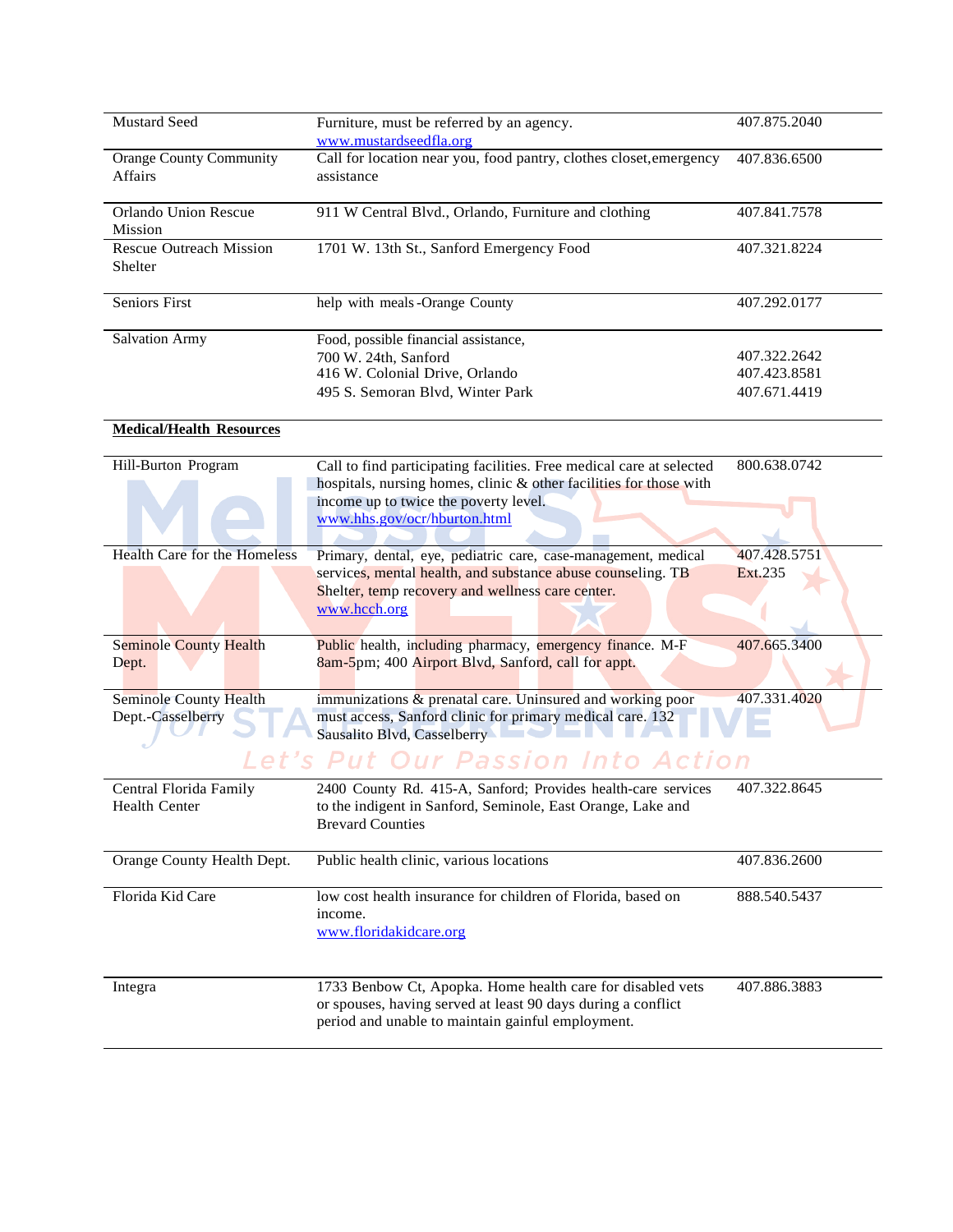Shepherds Hope Inc. offers free health care services to individuals who are currently employed with no health insurance or government assistance. And earn less than 150% of the poverty level. [www.shepherdshope.org](http://www.shepherdshope.org/)

Various locations;

**Apopka High School** 407.905.5585 **Family Service Center** 555 Martin St. Apopka, FL 32703 Open for patients on Thursday Evenings from 6 P.M. to 8:30 P.M.

**Colonial Shepherd's Hope Dr. Diebel, Jr. Memorial Health Center** 407.482.6300 Ext. 1003 Colonial High School 6100 Oleander Drive

Orlando, FL 32807 Open for patients on Tuesday & Thursday Evenings 6pm-8:30 pm

#### **Evans Shepherd's Hope Health Center**

Evans High School Family Education Center 4949 Silver Star Road Orlando, FL 32808 Open for patients on Wednesday & Thursday evenings from 6 P.M. to 8:30 P.M.

#### **Grand Shepherd's Hope Health Center**

Orange County Medical Clinic 101 S. Westmoreland Dr. Orlando, FL 32805-2258 Open for patients on Thursday Evenings from 6 P.M. to 8:30 P.M.

### **Hungerford Shepherd's Hope Health Center**

Hungerford Adult & Community Center 100 E. Kennedy Blvd Eatonville, FL 32751 Open for patients on Tuesday and Wednesday Evenings from 6 P.M. to 8:30 P.M.

## **St. Luke's Lutheran Shepherd's Hope Health Center**

St. Luke's Lutheran Church 2021 W. State Road 426 Oviedo, FL 32765 Open for patients on Tuesday Evenings from 6 P.M. to 8:30 P.M.

407.552.3480

407.836.7158

407.622.8204

nto Action

407.366.8066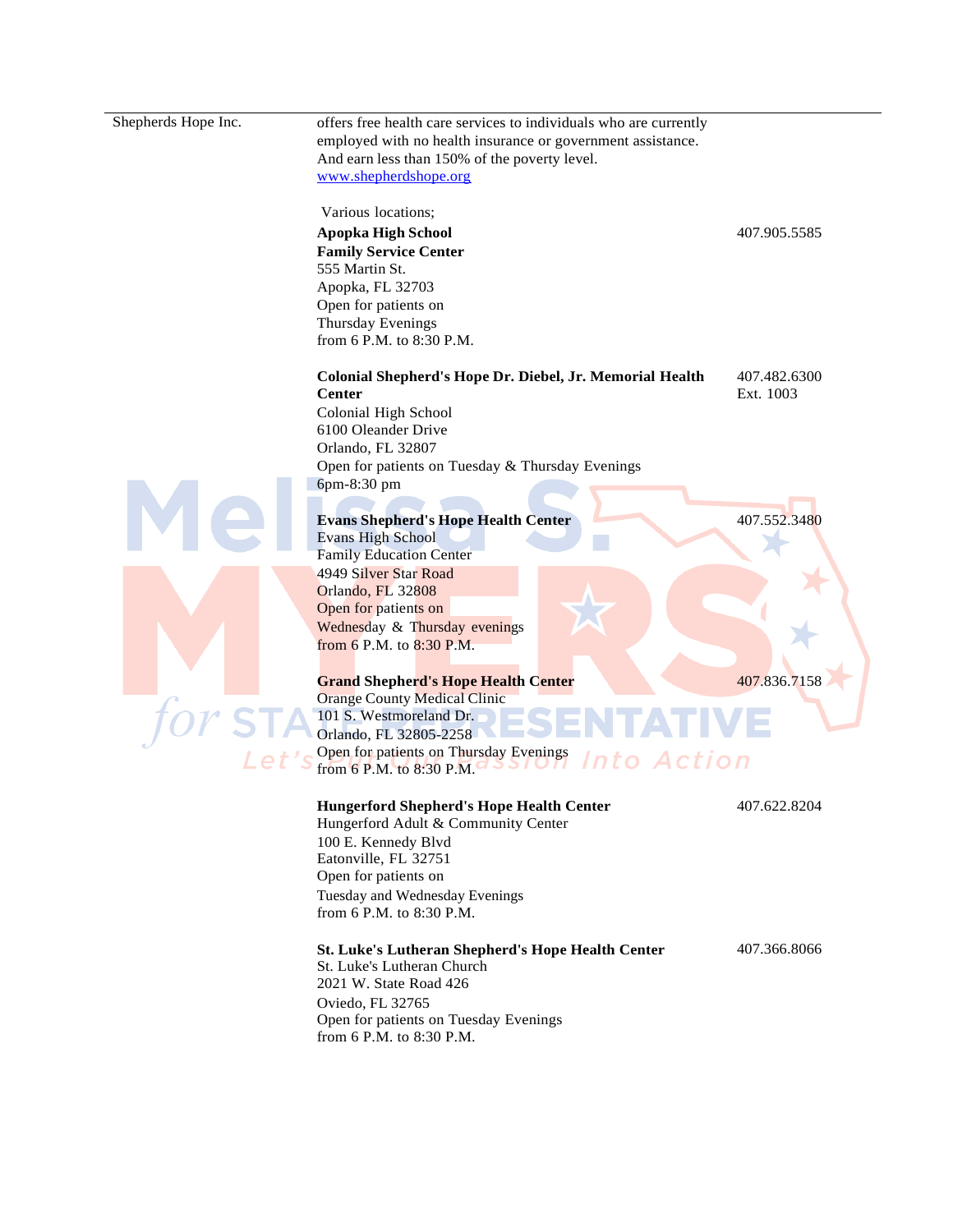|                                                        | <b>Walker Shepherd's Hope Health Center</b><br>Walker Middle School<br>Family Service Center<br>150 Amidon Lane<br>Orlando, FL 32809<br>Open for patients on<br>Tuesday and Thursday Evenings<br>from 6 P.M. to 8:30 P.M                                                                                | 407.850.5100                                                                                                                 |
|--------------------------------------------------------|---------------------------------------------------------------------------------------------------------------------------------------------------------------------------------------------------------------------------------------------------------------------------------------------------------|------------------------------------------------------------------------------------------------------------------------------|
|                                                        | <b>Westside Shepherd's Hope Health Center</b><br><b>Westside Technical School</b><br>Family Service Center<br>955 East Story Road<br>Winter Garden, FL 34787<br>Open for patients on<br>Tuesday and Thursday Evenings<br>from 6 P.M. to 8:30 P.M.                                                       | 407.905.2006                                                                                                                 |
| <b>Stepping Stone Medical</b><br><b>Equipment Bank</b> | 515 N. Orange Blossom Trail, Orlando, Free medical<br>equipment, supplies and services for children and adults<br>disabled by birth defects, accidents or illnesses.<br>www.steppingstonefoundation.org                                                                                                 | 407.649.4100                                                                                                                 |
| <b>Epilepsy Foundation</b>                             | Medical and prescription services for epileptic patients.<br>www.epilespy-cf.org                                                                                                                                                                                                                        | 407.422.1416                                                                                                                 |
| <b>Osceola Health Department</b>                       | www.osceolahealth.org<br>Breast and cervical screening for ages $50+$<br>Diabetes screening/education/limited services for new diabetics<br><b>Family Planning Clinic</b><br><b>HIV/AIDS Clinic</b><br>Immunizations/Flu Shots<br>Pre-natal Clinic<br>Primary Care Clinic/Kissimmee<br>Well Baby Clinic | 407.343.2068<br>407.343.2076<br>407.343.2025<br>407.343.2030<br>407.343.2067<br>407.343.2025<br>407.343.2013<br>407.343.2025 |
| Hope and Health                                        | HIV services, case management and support services to HIV<br>individuals.                                                                                                                                                                                                                               | 407.645.2577                                                                                                                 |
| Hospice of Osceola                                     | Support services for the terminally ill and their families                                                                                                                                                                                                                                              | 407.599.5079                                                                                                                 |
| Hospice of the Comforter                               | Doctors, nurses, counselors, chaplains, nursing assistants and<br>volunteers to care for the terminally ill in their homes. Serving<br>Orange, Osceola, and Seminole counties.<br>www.hospiceofthecomforter.org                                                                                         | 407.682.0202                                                                                                                 |
| Miracle of Love-HIV                                    | Case management, and support services to individuals with<br>HIV.                                                                                                                                                                                                                                       | 407.455.6008                                                                                                                 |
| Mobile Medical Express of<br>Osceola County            | Offers free health care for the uninsured and underinsured in<br>Osceola County. Travels to various sites on a biweekly bas is<br>Service locations in Buena Ventura Lakes, Kissimmee,<br>. Holopaw, St. Cloud.                                                                                         | 407.846.8532                                                                                                                 |